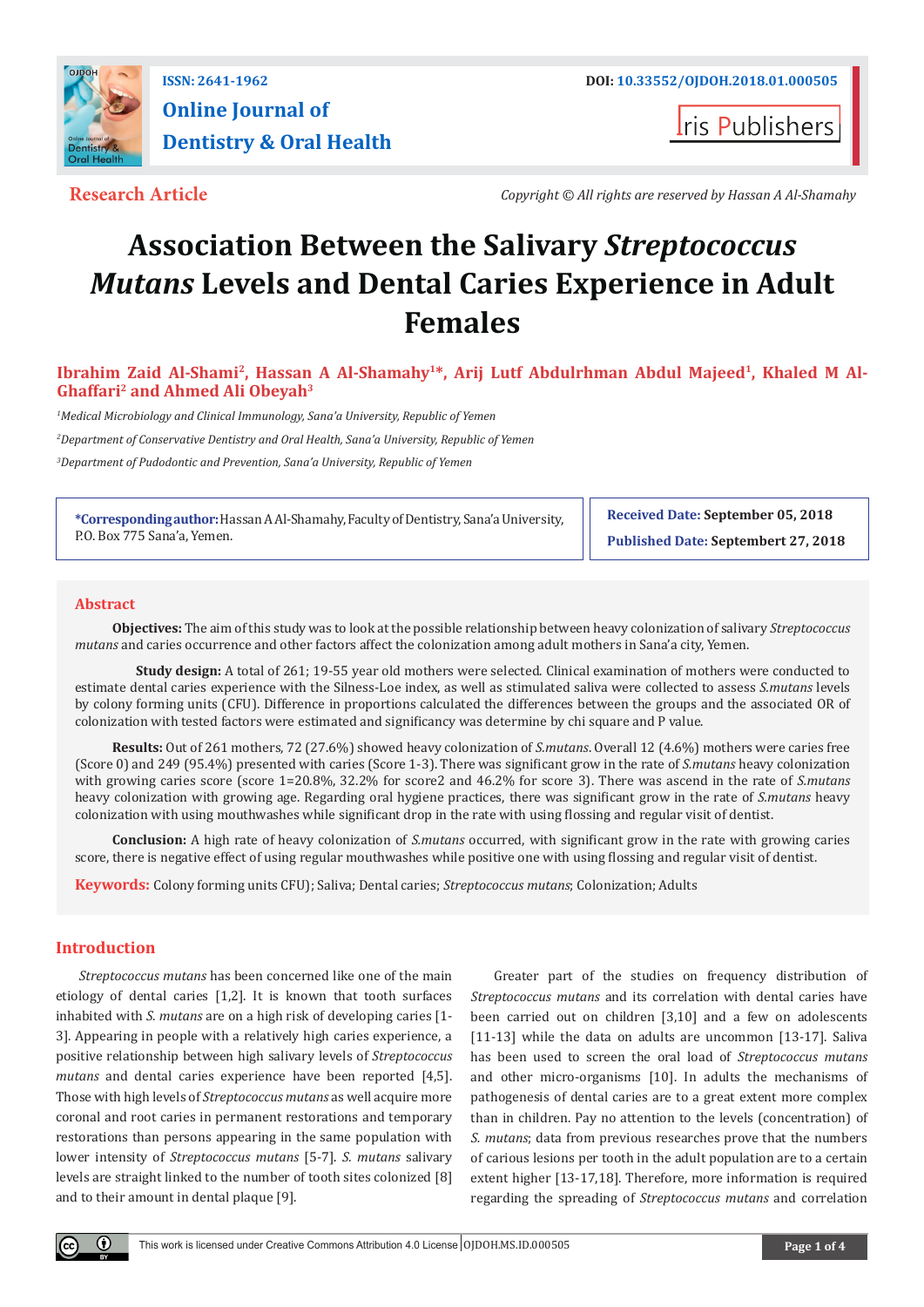### Online Journal of Dentistry & Oral Health Volume 1-Issue 1

of levels of *Streptococcus mutans* and caries in adults. The current study was planned in mother's population of Sana'a city, Yemen (i) to determine the *S. mutans* levels in their stimulated saliva, (ii) to correlate the dental caries in these individuals with their *S. mutans* titers (iii) to correlate the heavy *S. mutans* colonization with host and oral hygiene practices, and (iv) to determine antibiotic sensitivity of *S.mutans* isolates.

#### **Material and Methods**

The present study was conducted in the Department of Conservative Dentistry and Oral Health, Faculty of Dentistry, Sana'a University, Republic of Yemen. The study protocol was approved by the ethics committee of Sana′a University. A written informed consent was obtained from the selected participants.

#### **Study participants**

The study included 261 mothers attending dental clinics in Sana'a city. The selected mothers were selected randomly from adult mothers attending dental clinics of public hospitals and private dental clinics in Sana'a city during a period of three months, starting in June and ending in August 2015.

#### **Recording of dental caries**

All of the study mothers were examined by the same examiner. The intra-examiner calibration was performed with respect to the diagnostic criteria of caries. The Silness-Loe plague index for mothers was done. This index is based on the field clinical examination of the study participants using a probe, mirror and cotton rolls, in addition to simply counting the number of decayed, missing (due to caries only) and restored teeth.

#### **Salivary analysis**

**Method of saliva collection:** Saliva collection was scheduled after the clinical examination. Participants were made to swallow their preexisting saliva, in order to clear the mouth of any residual un-stimulated saliva. After this each participant was asked to chew a standard piece of paraffin wax, for 5 min to induce the stimulated saliva needed for collection. The saliva samples of all the participants were labeled using a code number during the period of sample collection and processing.

**Microbiological procedure:** The sample was transported to the laboratory immediately after collection using Thioglycollate broth and processed on same day. The sample was vortexed (15 sec) and diluted 1:1000 in isotonic saline solution prior to inoculation. One loop (1/1000th ml of sample) was inoculated on the Mitis Salivarius agar with potassium tellurite medium, bacitracin and 20% sucrose. The plates were incubated at 37°C anaerobically. After 72 hour, colony characteristics were studied and the number of colony- forming units of *S.mutans* (CFU/ml) in saliva was determined using a colony counter in which ≥105CFU/ ml indicated heavy colonization.

**Statistical analysis:** Epi Info version 7 was used for analysis data. Difference in proportions and associated odds ratio and test of significance were calculated using 2X2 tables and selected uncorrected statistical test for chi square and 2 tailed p values for significance. Level of statistical significance was assumed at p < 0.05.

#### **Results**

The detailed results of this study are presented in 3 tables. Out of 261 mothers, 72 (27.6%) showed heavy colonization of *S.mutans*. There was ascending in the rate of *S.mutans* heavy colonization with growing age but not significant (Table 1). Overall 12 (4.6%) mothers were caries free (Score 0) and 249 (95.4%) mothers presented with caries (Score 1-3). In regards to the study mothers whom have presented with caries; 120 (45.9%) had score 1, 90 (34.5%) had score 2 and only 39(14.9%) had score 3, moreover, there was significant grow in the rate of *S.mutans* heavy colonization with growing caries score (score 1=20.8%, 32.2% for score 2 and 46.2% for score 3) (Table 2). Regarding oral Hygiene practices and oral conditions of the mothers, there was significant grow in the rate of *S.mutans* heavy colonization with using mouthwashes while significant drop in the rate with using flossing and regular visit of dentist (positive effect) (Table 3).

**Table 1:** The association between heavy colonization of *S.mutans* and different age groups of mothers under study.

| Age groups     | <b>Positive S.mutans heavy colonization</b><br>$\geq 10^5$ n=72 |               | <b>OR</b> | CI 95%      | $x^2$ | p    |  |
|----------------|-----------------------------------------------------------------|---------------|-----------|-------------|-------|------|--|
| (years)        | <b>Number</b>                                                   | $\frac{0}{0}$ |           |             |       |      |  |
| $\leq$ 20 n=63 | 14                                                              | 22.2          | 0.7       | $0.3 - 13$  | 1.9   | 0.27 |  |
| $20-29$ n=81   | 17                                                              | 21            | 0.6       | $0.3 - 11$  | 2.5   | 0.1  |  |
| $30-39$ n=105  | 36                                                              | 34.3          | 2.7       | $1.0 - 3$   | 3.9   | 0.04 |  |
| $40+ n=12$     |                                                                 | 41.6          | 1.9       | $0.5 - 6.3$ | 1.2   | 0.2  |  |
| Total n=261    | 72                                                              | 27.5          |           |             |       |      |  |
|                |                                                                 |               |           |             |       |      |  |

**Table 2:** The association between heavy colonization of *S.mutans* with the Silness-Löe Index for mothers.

| <b>Index</b> |                 |                | Positive <i>S.mutans</i> heavy colonization $\geq 10^5$ n=72 |           |             |       |       |
|--------------|-----------------|----------------|--------------------------------------------------------------|-----------|-------------|-------|-------|
|              | Total No $(\%)$ | N <sub>O</sub> | $\frac{0}{0}$                                                | <b>OR</b> | <b>CI</b>   | $x^2$ | D     |
| Score 0      | $12(4.6\%)$     |                | $\bf{0}$                                                     |           | undefined   | 4.7   | 0.02  |
| Score 1      | 120 (45.9%)     | 25             | 20.8                                                         | 0.5       | $0.2 - 0.9$ | 5.1   | 0.02  |
| Score 2      | 90 (34.5%)      | 29             | 32.2                                                         | 1.4       | $0.8 - 2.4$ | 1.4   | 0.2   |
| Score 3      | 39(14.9%)       | 18             | 46.2                                                         | 2.7       | $1.3 - 5.3$ | 7.9   | 0.004 |

Silness-Löe Index: Score 0 = The tooth surface is clean; score 1 = The tooth surface appears clean; but dental plaque can be removed from the gingival third with a sharp explorer; Score 2=Plaque is visible along the gingival margin; Score 3=The tooth surface is covered with abundant plaque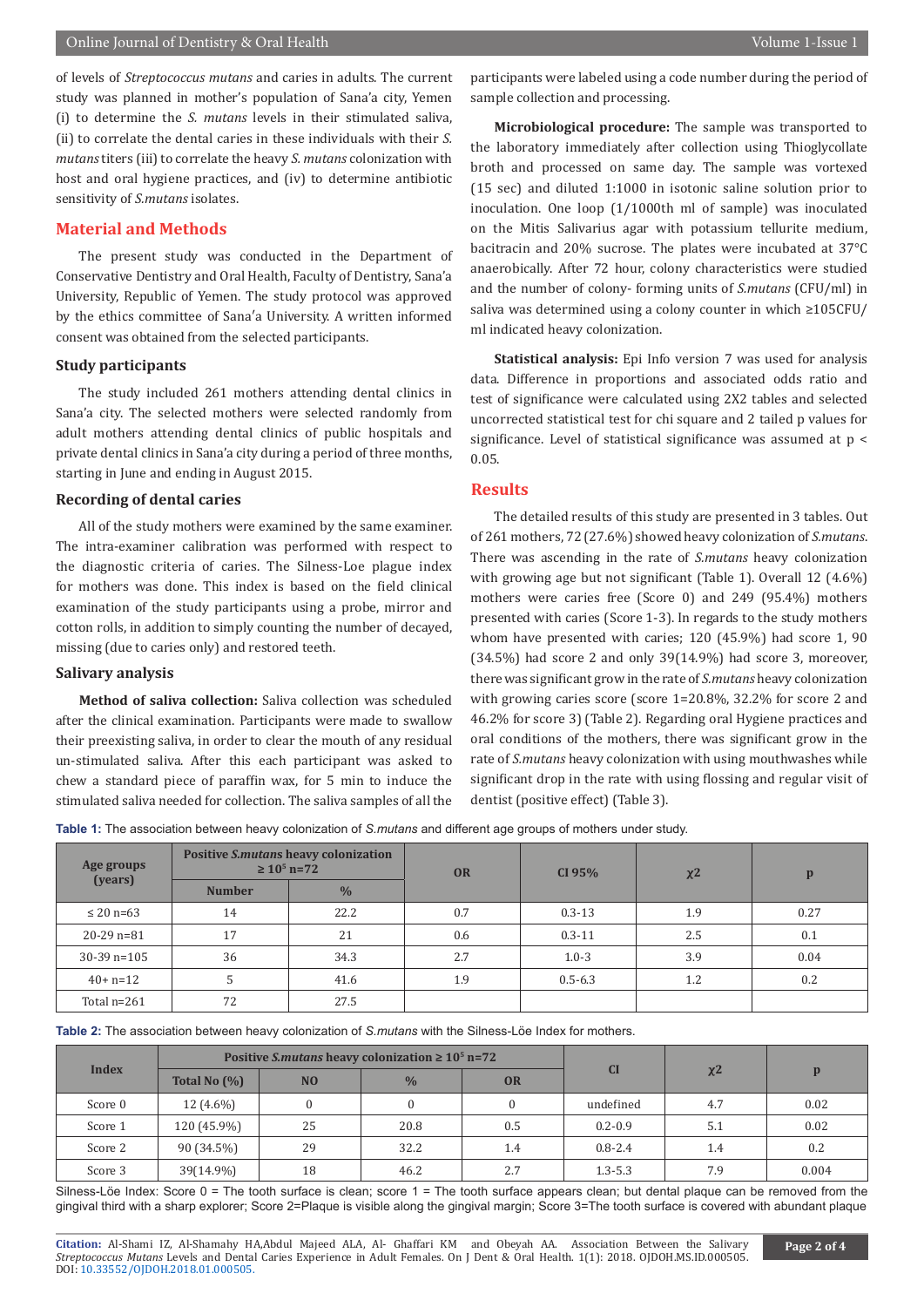|  |  |  |  |  |  |  |  |  |  | Table 3: The association of heavy S. mutans oral colonization and oral hygiene practices and oral conditions for the adult mothers. |  |
|--|--|--|--|--|--|--|--|--|--|-------------------------------------------------------------------------------------------------------------------------------------|--|
|--|--|--|--|--|--|--|--|--|--|-------------------------------------------------------------------------------------------------------------------------------------|--|

| <b>OR</b>              |                |               |           | Positive S. mutans heavy colonization $\geq 10^5$ n=72 (27.6%) | CI            |              |         |
|------------------------|----------------|---------------|-----------|----------------------------------------------------------------|---------------|--------------|---------|
| <b>Frequent use of</b> | N <sub>O</sub> | $\frac{0}{0}$ | <b>OR</b> |                                                                | $x^2$         | $\mathbf{p}$ |         |
| Mouth wash             | yes, $n=120$   | 42            | 35        | 1.9                                                            | $1.1 - 3.4$   | 6.1          | 0.01    |
|                        | $No, n=141$    | 30            | 21.3      | 0.5                                                            | $0.2 - 0.6$   | 6.1          | 0.01    |
|                        | Yes, $n=186$   | 51            | 27.4      | $\mathbf{1}$                                                   | $0.5 - 1.6$   | 0.09         | 0.92    |
| Tooth brushing         | No, $n=75$     | 21            | 28        | 0.9                                                            | $0.1 - 1.7$   | 0.09         | 0.92    |
|                        | Yes, $n=36$    | 4             | 11.1      | 0.26                                                           | $0.09 - 0.6$  | 5.6          | 0.01    |
| Flossing               | No, $n=225$    | 68            | 30.2      | 3.4                                                            | $1.3 - 10.1$  | 5.6          | 0.01    |
|                        | $ves, n=84$    | 24            | 28.6      | 1.1                                                            | $0.6 - 1.9$   | 0.06         | 0.8     |
| picks                  | No, $n=187$    | 48            | 27.1      | 0.9                                                            | $0.5 - 1.6$   | 0.06         | 0.8     |
| Gum bleed              | Yes, $n=111$   | 27            | 24.3      | 0.7                                                            | $0.4 - 1.3$   | 1.02         | 0.31    |
| Dry mouth              | $ves, n=87$    | 21            | 24.1      | 0.76                                                           | $0.4 - 1.3$   | 0.7          | 0.37    |
| Bad odor               | yes, $n=135$   | 24            | 9.2       | 0.35                                                           | $0.19 - 6$    | 13.4         | < 0.001 |
|                        | yes, $n=183$   | 18            | 33.3      | 0.04                                                           | $0.02 - 0.09$ | 96           | < 0.001 |
| regular dentil visit   | No, $n=78$     | 54            | 26.1      | 20                                                             | $Oct-40$      | 96           | < 0.001 |

#### **Discussion**

Oral diseases are major public health problems as a result of the high prevalence in all counties of the world and the greatest impact on the socially marginalized populations. Therefore, the assessments of carries risks are very important. The researches in this topic give an opportunity to improve oral health, oral hygiene practices, and implement preventive measures in representation populations [19].

Overall 12 (4.6%) mothers were caries free (Score 0) and 249 (95.4%) mothers presented with caries (Score 1-3) and there was significant grow in the rate of *S.mutans* heavy colonization with growing caries score with odds ratio of 2.7 for score 3 (Table 2). The results are in accordance with the studies conducted by some other researchers who reported a positive correlation between the concentration of heavy level *mutans streptococci* in saliva and dental caries [9,14]. Individuals with lower concentrations showed a significantly lower number of decayed surfaces compared with the individuals with higher concentrations of *mutans streptococci* in their saliva [20]. Result of a study conducted by Ito et al. in Japan showed that *S.mutans* heavy colonization was correlated with the onset of primary and secondary caries, with odds ratios of 2.34 and 2.22, respectively [21]. Giacaman et al. and van Palenstein et al. in their studies reported that *S.mutans* heavy colonization was not associated with high caries experience which is different from the results of the present study [22,23].

There was ascending in the rate of *S.mutans* heavy colonization with growing age in the present study. When *S.mutans* heavy colonization were reported by growing age in the dental literature, older ages were found to exhibit typically higher prevalence rates of *S.mutans* heavy colonization than younger [24] and this finding is similar to our results. A high *S.mutans* heavy colonization rate in older ages can be attributed to fact that *Streptococcus mutans* older patients affected with more periodontitis leads to elevated counts of *S.mutans* than younger patients [24].

In the present study, using antiseptic mouthwashes contain fluoride / chlorhexidine etc caused a significant increase of salivary *S.mutans* colonization (OR= 1.9, p=0.01) (Table 3). This finding is at variance with several previous reports on the effect of mouth washes contain chlorohexidine and fluoride in which they confirmed that mouthwashes kill and prevent S.mutans and Lactobacillus to colonize on teeth surfaces and prevent forming bacterial plaque [25,26]. This result is in agreement with findings of Gunsolly [27]; and Tal and Rosenberg [28] in which they affirmed that the use of mouthwashes alone does not eliminate bacterial colonization (biofilm formation) and there is need beside that for both brushing and flossing to control *S. mutans* colonization (kill the bacterial plaque).

Regarding brushing, there was no significant effect of brushing in the rate of *S.mutans* heavy colonization (Table 3). This result is in contrast with previous studies in which they confirmed that regular proper brushing eliminated bacterial colonization (biofilm formation) [27,28]. Our non-significant result of brushing might be due to irregularity improper technique of brushing practices in our study group.

One of the limitations of this study is that a cross-sectional study design was used to determine the correlation between *S. mutans* and dental caries experience like several other studies. However a single saliva sample would record the microbial counts at one particular point of time and its well understood that dental caries develops over a considerable period of time, during which bacterial counts would fluctuate in response to the changing oral environments [29].

#### **Conclusion**

Longitudinal studies, where microbial samples are taken at regular intervals would help to study the variation in counts of microorganisms. However, the results of this study will add to the existing data on the host and hygiene factors correlated with *S.mutans* heavy colonization and in caries, which can be used for planning preventive programs in adults, to reduce the factors of *S.mutans* heavy colonization hence prevent them.

### **Conflict of Interest**

No conflict of interest associated with this work.